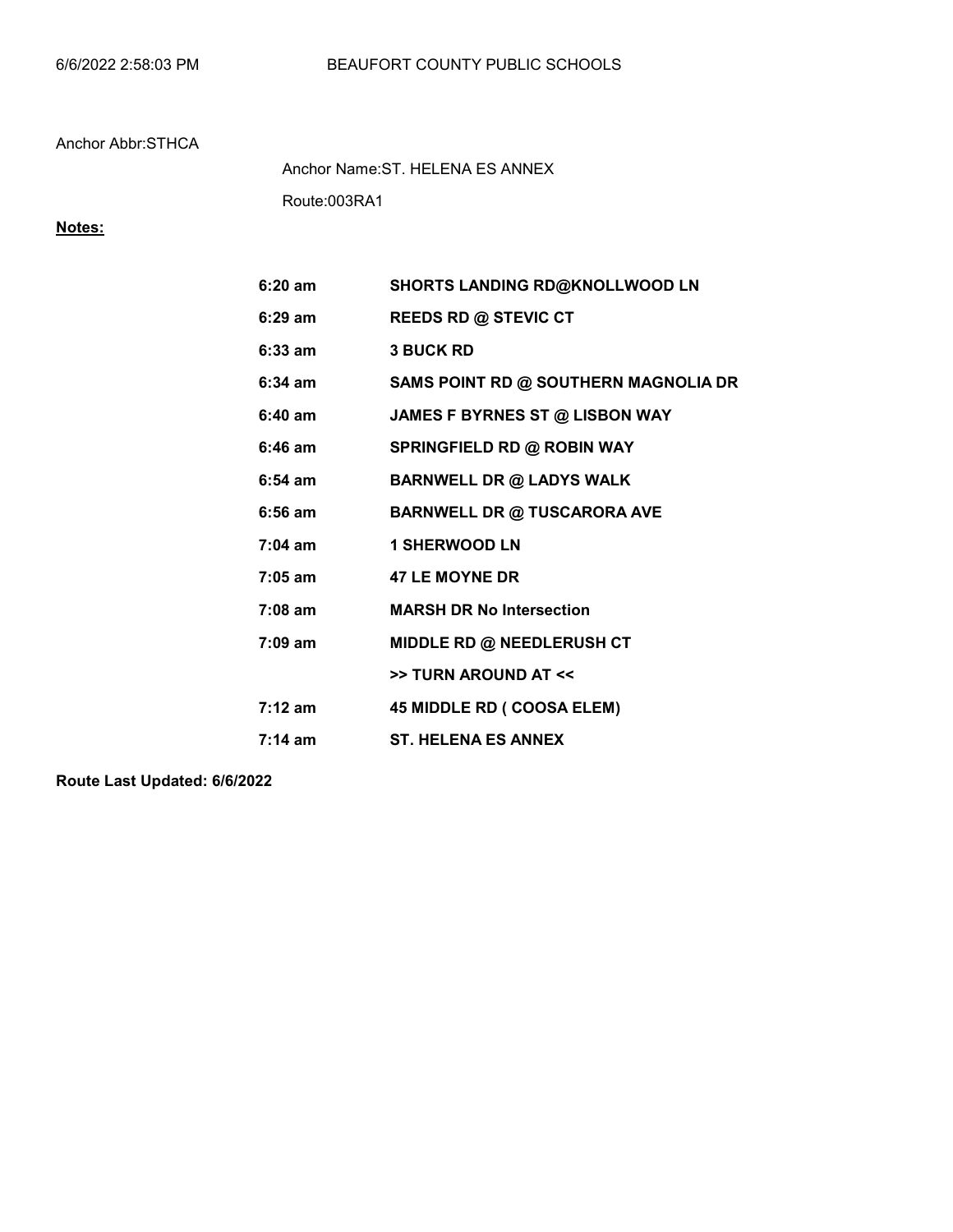Route:003RP1 Anchor Name:45 MIDDLE RD ( COOSA ELEM)

# Notes:

| $2:45$ pm         | 45 MIDDLE RD ( COOSA ELEM)                  |
|-------------------|---------------------------------------------|
| $2:45$ pm         | <b>ST. HELENA ES ANNEX</b>                  |
| $2:48$ pm         | <b>3 BUCK RD</b>                            |
| $2:48$ pm         | SAMS POINT RD @ SOUTHERN MAGNOLIA DR        |
| $2:54$ pm         | JAMES F BYRNES ST @ LISBON WAY              |
| 3:00 pm           | <b>SPRINGFIELD RD @ ROBIN WAY</b>           |
| $3:09$ pm         | <b>BARNWELL DR @ LADYS WALK</b>             |
| $3:11$ pm         | <b>BARNWELL DR @ TUSCARORA AVE</b>          |
| $3:18 \text{ pm}$ | <b>BRICKYARD POINT RD S No Intersection</b> |
| $3:25$ pm         | <b>1 SHERWOOD LN</b>                        |
| $3:26$ pm         | <b>47 LE MOYNE DR</b>                       |
| $3:28$ pm         | <b>47 MARSH DR</b>                          |
| $3:30$ pm         | MIDDLE RD @ NEEDLERUSH CT                   |
| $3:35$ pm         | <b>REEDS RD @ STEVIC CT</b>                 |
| $3:44$ pm         | <b>SHORTS LANDING RD @ KNOLLWOOD LN</b>     |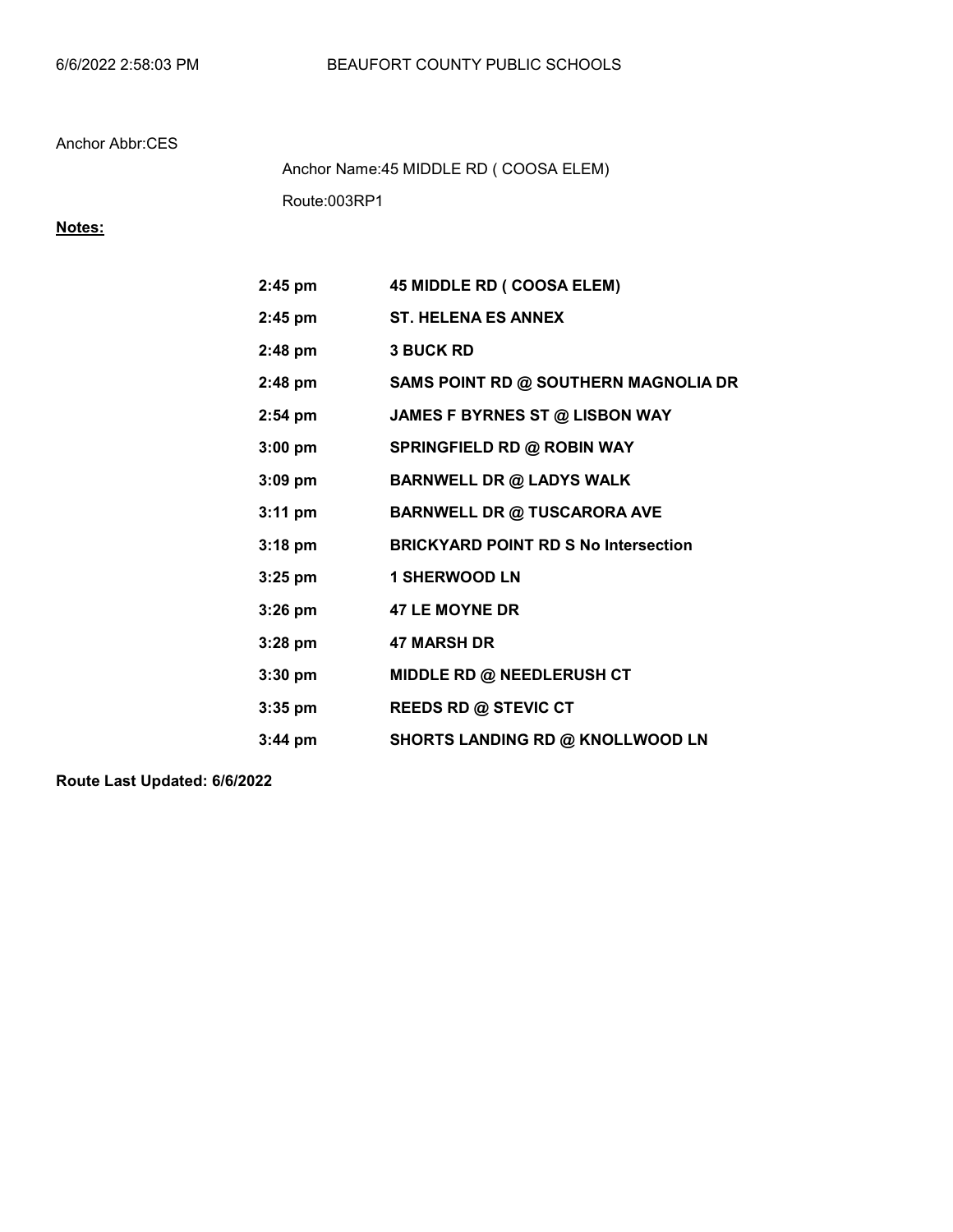Route:017RA1 Anchor Name:45 MIDDLE RD ( COOSA ELEM)

# Notes:

| $6:07$ am         | <b>SEA ISLAND PKY@HICKORY HILL RD</b> |
|-------------------|---------------------------------------|
| $6:08$ am         | <b>10 DULAMO RD</b>                   |
| $6:08$ am         | <b>DULAMO RD @ 1ST VENTURE RD</b>     |
| 6:10 am           | <b>92 DULAMO RD</b>                   |
| $6:11 \text{ am}$ | <b>DULAMO RD @ RIGHT FIELD CT</b>     |
| $6:18$ am         | <b>172 TOM FRIPP RD</b>               |
| $6:31$ am         | <b>74 MARY JENKINS CIR</b>            |
| $6:37$ am         | EDDINGS POINT RD @ ALMOND DR          |
| $6:56$ am         | <b>WARSAW ISLAND RD @ KINGS RD</b>    |
| $7:03 \text{ am}$ | FERRY RD @ SEA POINT DR               |
| $7:12 \text{ am}$ | <b>ST. HELENA ES ANNEX</b>            |
| $7:14 \text{ am}$ | 45 MIDDLE RD ( COOSA ELEM)            |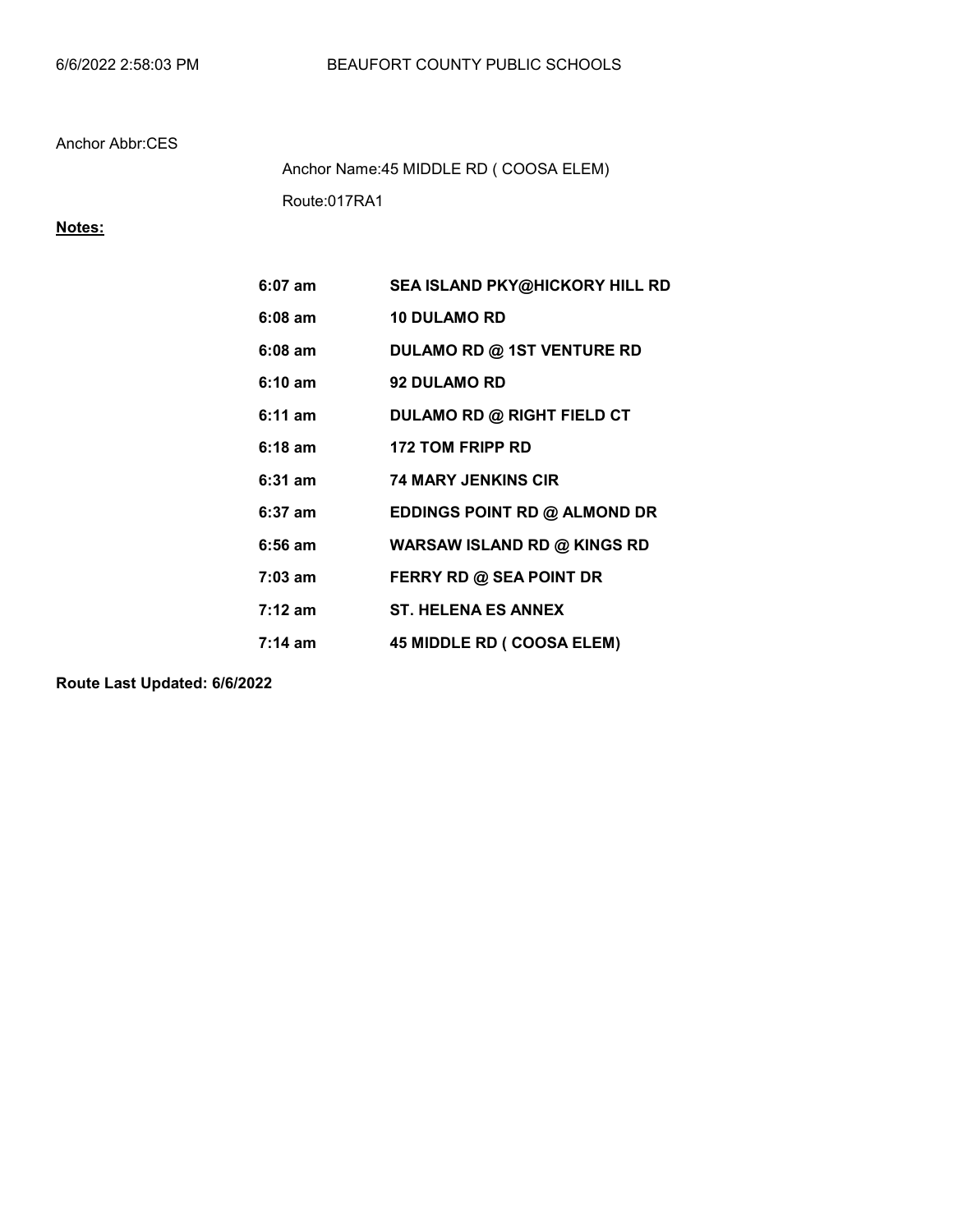Route:017RP1 Anchor Name:45 MIDDLE RD ( COOSA ELEM)

# Notes:

|                        | $2:40 \text{ pm}$                   | 45 MIDDLE RD ( COOSA ELEM)         |
|------------------------|-------------------------------------|------------------------------------|
| >> WAIT UNTIL 02:45 PM | (IDLE FOR 5 MINUTES)<<<br>$2:45$ pm | 45 MIDDLE RD ( COOSA ELEM)         |
|                        | $2:45$ pm                           | <b>ST. HELENA ES ANNEX</b>         |
|                        | $2:54$ pm                           | FERRY RD @ SEA POINT DR            |
|                        |                                     | >> TURN AROUND AT <<               |
|                        |                                     | >> TURN AROUND AT <<               |
|                        | 3:04 pm                             | <b>WARSAW ISLAND RD @ KINGS RD</b> |
|                        | $3:18$ pm                           | <b>74 MARY JENKINS CIR</b>         |
|                        | 3:24 pm                             | EDDINGS POINT RD @ ALMOND DR       |
|                        | $3:39$ pm                           | SEA ISLAND PKY @ HICKORY HILL RD   |
|                        | $3:39$ pm                           | <b>10 DULAMO RD</b>                |
|                        | $3:40 \text{ pm}$                   | <b>DULAMO RD @ 1ST VENTURE RD</b>  |
|                        | $3:41$ pm                           | <b>92 DULAMO RD</b>                |
|                        | 3:42 pm                             | <b>DULAMO RD @ RIGHT FIELD CT</b>  |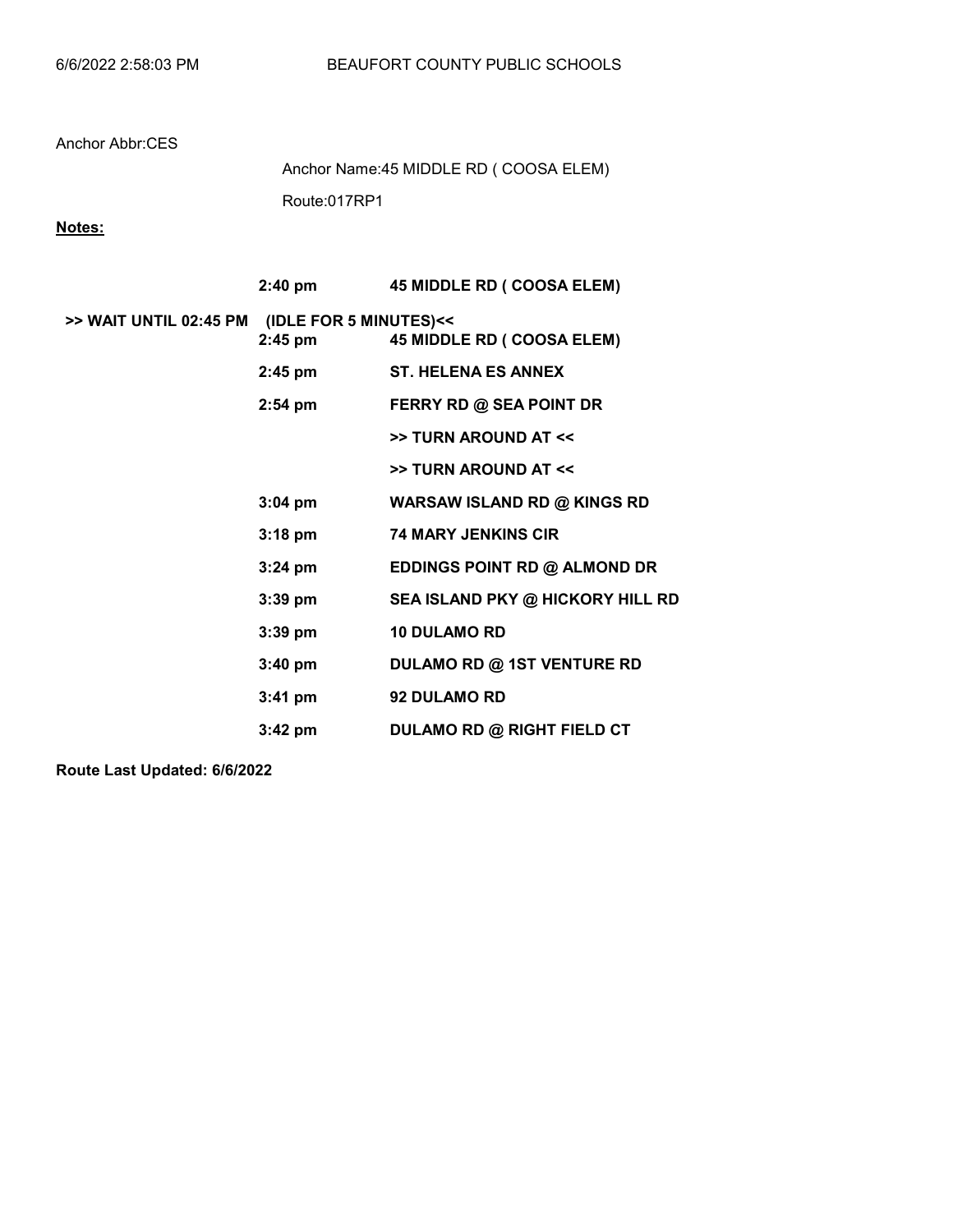Route:027RA1 Anchor Name:45 MIDDLE RD ( COOSA ELEM)

# Notes:

| 6:15 am   | <b>BALL PARK RD@THOMAS DR</b>                 |
|-----------|-----------------------------------------------|
| 6:16 am   | <b>ERNEST DR @ PENN CENTER RD</b>             |
| $6:17$ am | <b>171 ERNEST DR</b>                          |
|           | >> TURN AROUND AT <<                          |
| 6:19 am   | <b>167 BALL PARK RD</b>                       |
| $6:21$ am | 39/38 SAXONVILLE RD                           |
| 6:28 am   | <b>SEASIDE RD @ WHITE SANDS CIR</b>           |
| $6:29$ am | SEASIDE RD@SHINEY RD@PEANUT LN/820 SEASIDE RD |
| $6:31$ am | <b>SEASIDE RD @ TROPICANA RD</b>              |
| 6:32 am   | <b>SEASIDE RD @ IVORY RD</b>                  |
| 6:35 am   | SEASIDE RD @ JIM & ADIE LN                    |
| 6:36 am   | <b>SEASIDE RD @ SARAH LN</b>                  |
| 6:36 am   | <b>SEASIDE RD @ ROCK RD</b>                   |
| 6:38 am   | <b>SEASIDE RD @ EVEREST RD</b>                |
| 6:42 am   | FRIPP POINT RD @ CAPTAIN CAPERS DR            |
| $6:46$ am | <b>43 OLDE CHURCH RD</b>                      |
| $6:48$ am | <b>1428 SEA ISLAND PKY</b>                    |
| 6:50 am   | THE AVENUE @ COTTONWOOD LN                    |
| $7:11$ am | <b>ST. HELENA ES ANNEX</b>                    |
| $7:15$ am | 45 MIDDLE RD ( COOSA ELEM)                    |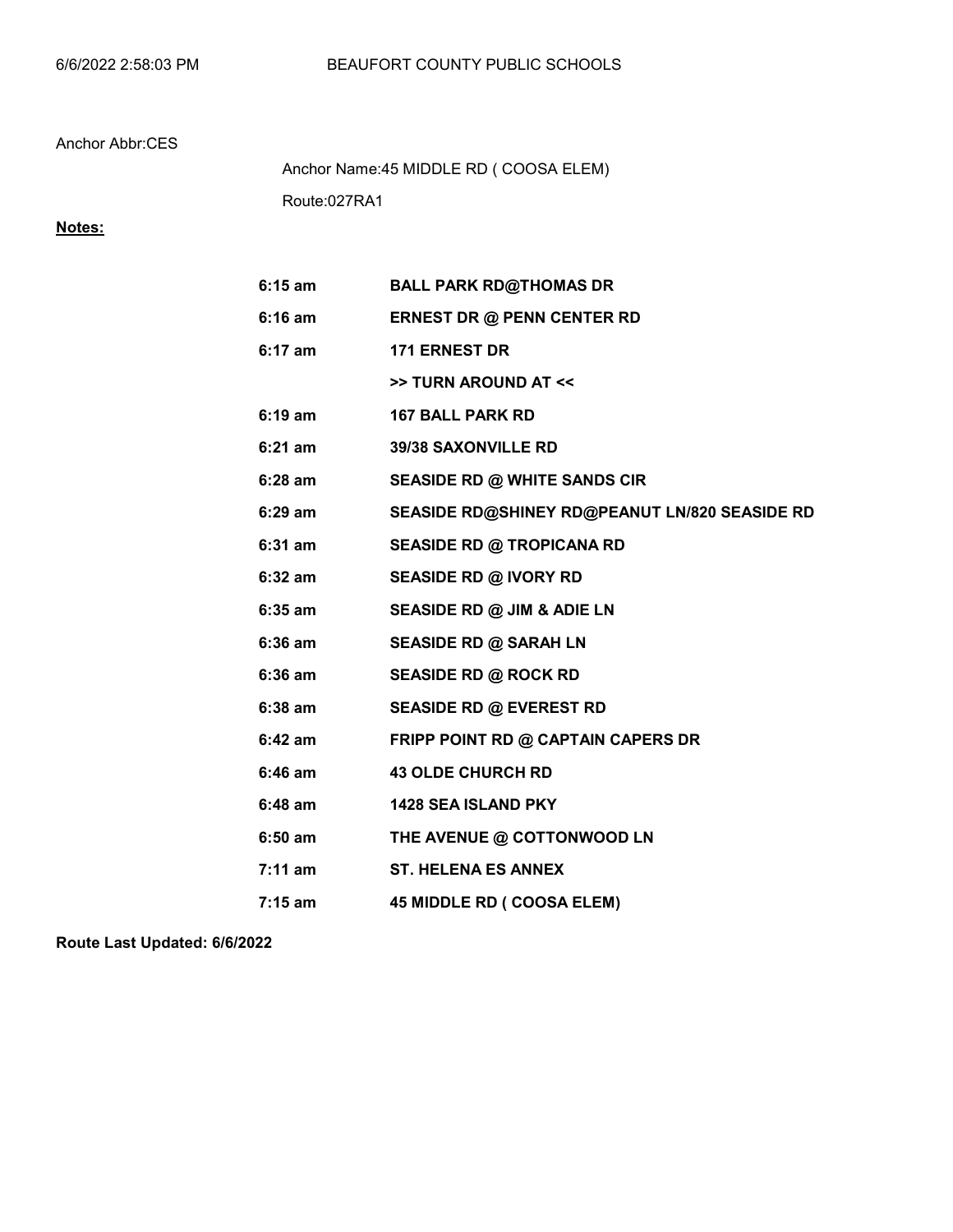Route:027RP1 Anchor Name:45 MIDDLE RD ( COOSA ELEM)

# Notes:

|                                               | $2:40 \text{ pm}$ | <b>45 MIDDLE RD ( COOSA ELEM)</b>             |
|-----------------------------------------------|-------------------|-----------------------------------------------|
| >> WAIT UNTIL 02:45 PM (IDLE FOR 5 MINUTES)<< | $2:45$ pm         | 45 MIDDLE RD ( COOSA ELEM)                    |
|                                               | $2:45$ pm         | <b>ST. HELENA ES ANNEX</b>                    |
|                                               | $3:02 \text{ pm}$ | <b>BALL PARK RD @ THOMAS DR</b>               |
|                                               | $3:02$ pm         | <b>ERNEST DR @ PENN CENTER RD</b>             |
|                                               | $3:04$ pm         | <b>171 ERNEST DR</b>                          |
|                                               |                   | >> TURN AROUND AT <<                          |
|                                               | $3:06$ pm         | <b>167 BALL PARK RD</b>                       |
|                                               | $3:08$ pm         | <b>39/38 SAXONVILLE RD</b>                    |
|                                               | $3:15 \text{ pm}$ | <b>SEASIDE RD @ WHITE SANDS CIR</b>           |
|                                               | $3:16$ pm         | SEASIDE RD@SHINEY RD@PEANUT LN/820 SEASIDE RD |
|                                               | $3:18$ pm         | <b>SEASIDE RD @ TROPICANA RD</b>              |
|                                               | $3:19$ pm         | <b>SEASIDE RD @ IVORY RD</b>                  |
|                                               | $3:22$ pm         | SEASIDE RD @ JIM & ADIE LN                    |
|                                               | $3:23$ pm         | <b>SEASIDE RD @ SARAH LN</b>                  |
|                                               | $3:23$ pm         | <b>SEASIDE RD @ ROCK RD</b>                   |
|                                               | $3:24$ pm         | <b>SEASIDE RD @ EVEREST RD</b>                |
|                                               | $3:29$ pm         | FRIPP POINT RD @ CAPTAIN CAPERS DR            |
|                                               | $3:33$ pm         | <b>43 OLDE CHURCH RD</b>                      |
|                                               |                   | >> TURN AROUND AT <<                          |
|                                               | $3:35$ pm         | 1428 SEA ISLAND PKY                           |
|                                               | $3:38$ pm         | THE AVENUE @ COTTONWOOD LN                    |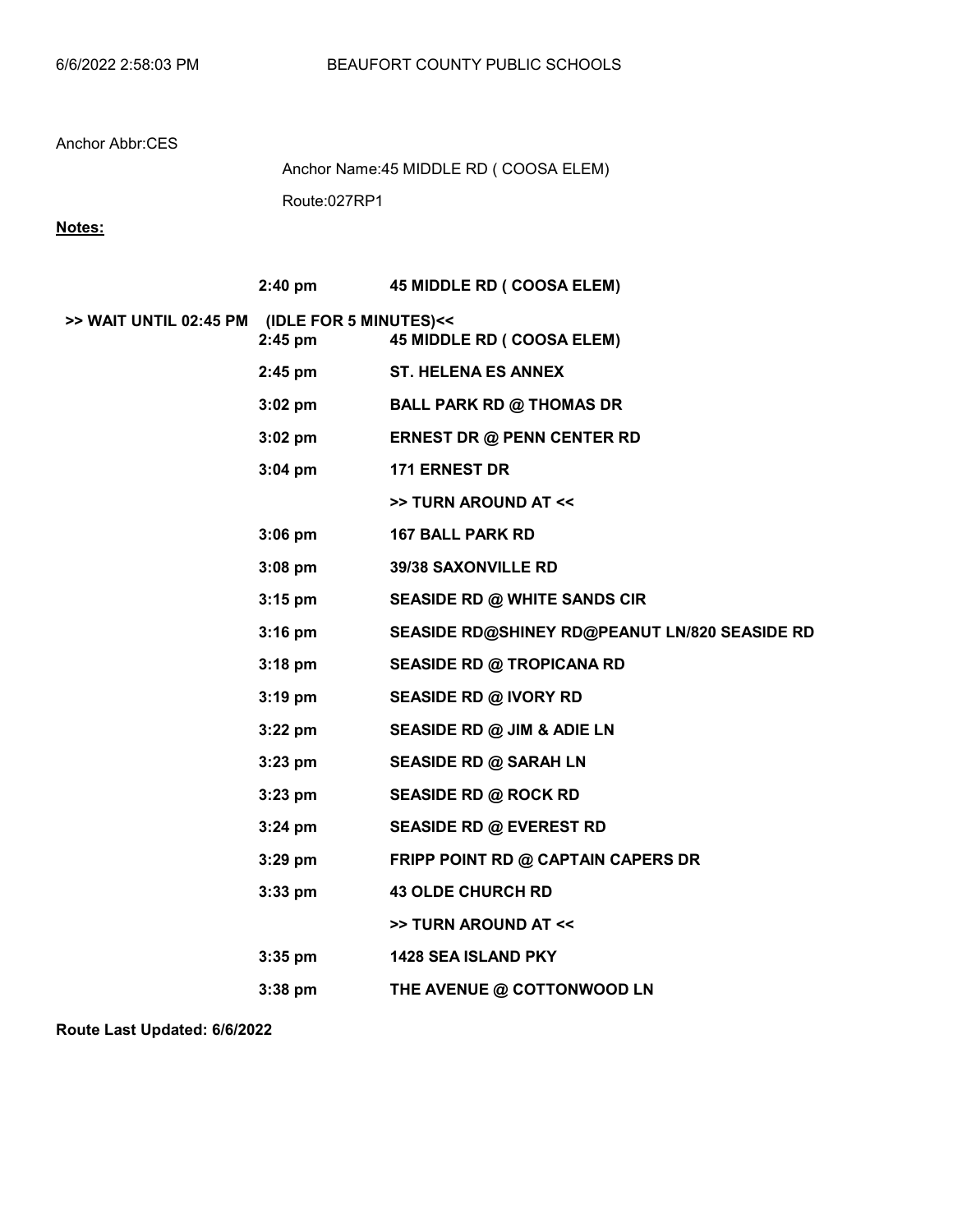Route:028RA1 Anchor Name:45 MIDDLE RD ( COOSA ELEM)

# Notes:

| $6:10 \text{ am}$ | DR MARTIN LUTHER KING JR DR No Intersection |
|-------------------|---------------------------------------------|
| $6:10 \text{ am}$ | DR MARTIN LUTHER KING JR DR @ LANDS END RD  |
| $6:11 \text{ am}$ | LANDS END RD @ DAY CARE LN                  |
| $6:15$ am         | ORANGE GROVE RD @ MARY SMALLS RD            |
| $6:26$ am         | <b>BRIDGEWOOD RD No Intersection</b>        |
|                   | >> TURN AROUND AT <<                        |
| $6:30$ am         | <b>SCOTT HILL RD @ LUTHER LN</b>            |
| $6:31$ am         | <b>SCOTT HILL RD @ CANDY JOHNSON RD</b>     |
| $6:41$ am         | OLD BEN RD @ TOOMER RD                      |
|                   | >> TURN AROUND AT <<                        |
| $6:49$ am         | <b>215 CUFFY RD</b>                         |
| $7:12 \text{ am}$ | <b>ST. HELENA ES ANNEX</b>                  |
| $7:15$ am         | <b>45 MIDDLE RD ( COOSA ELEM)</b>           |